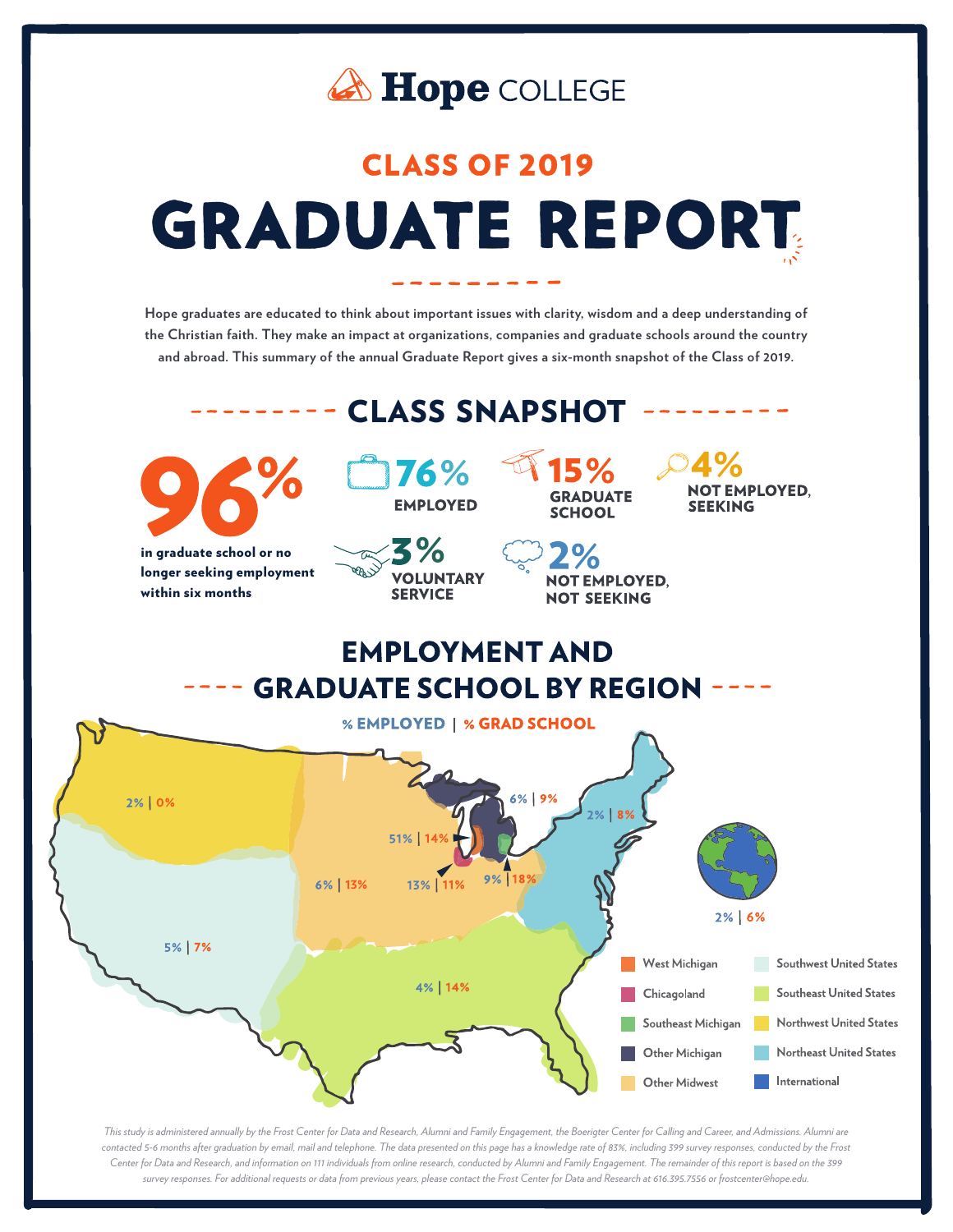# **CLASS OVERVIEW**

 $\sum_{i=1}^{n}$  TOP MAJORS  $\overline{11}$ 

> **Business** Psychology Nursing Education Certified **Biology**

Communication **Engineering** Social Work Political Science Exercise Science



of those employed fulltime are employed in their field of study

10 av 146 169

93%? participated in experiential learning opportunities, such as internships,

off-campus study and collaborative student-faculty research

 $\bullet$ 

X

connected with a faculty or staff member about their vocational future





are likely or very likely to refer someone else to Hope College for their education

were active in extracurricular activities and organizations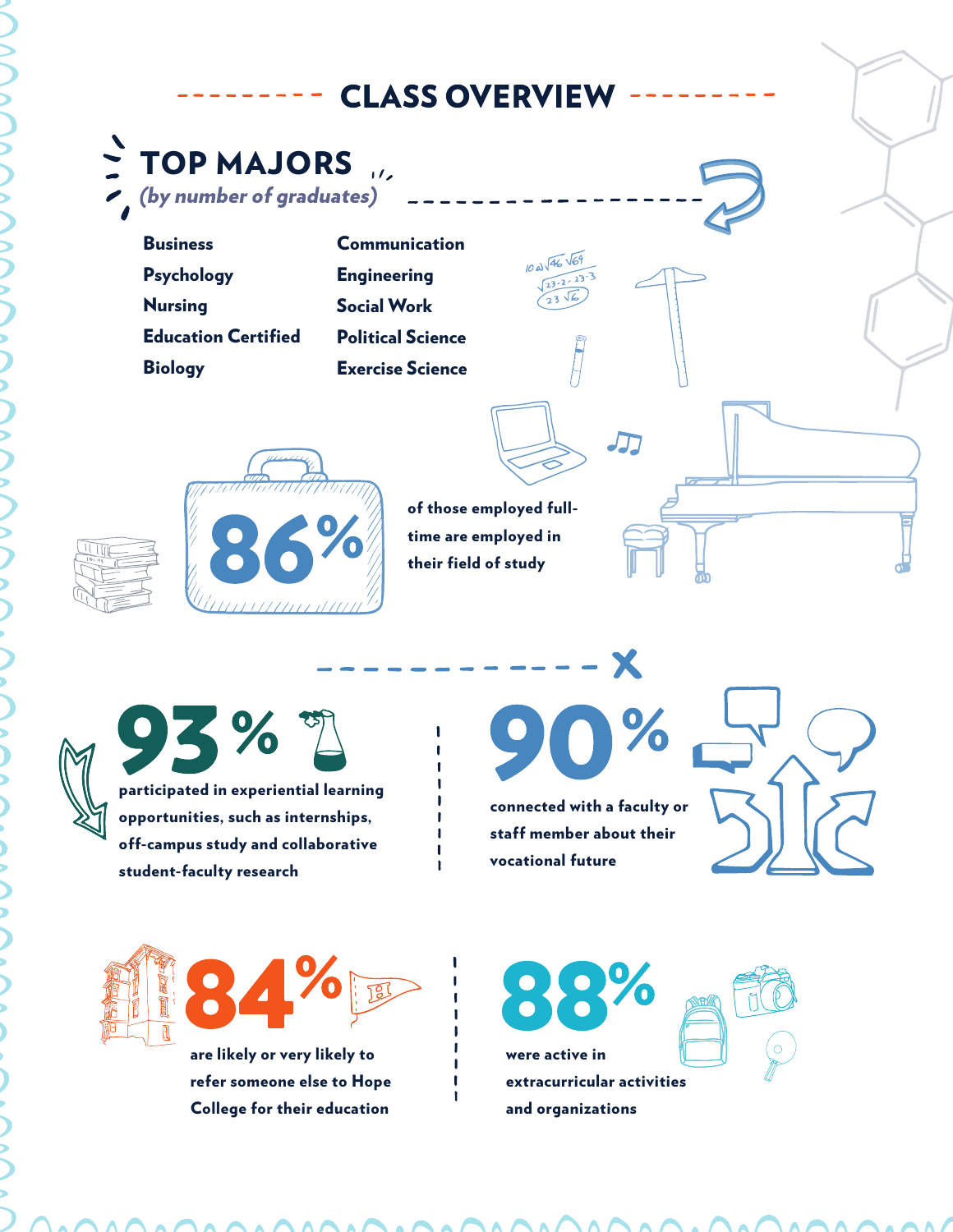

### **GRADUATE SCHOOL**



of those who applied were accepted to their *first or second choice* graduate school

First Choice Second Choice **Other** 88%  $10^{8} - \frac{2^{8}}{10^{10}}$ 

# RECENT GRADUATE SCHOOLS

**Duke University Grand Valley State University Jerusalem University College Johns Hopkins University Loyola University Michigan State University Northwestern University**

**University of North Carolina Tufts University University College London University of Chicago University of Edinburgh University of Illinois University of Michigan**

**University of North Carolina University of Pennsylvania University of Wisconsin Western Michigan University Western Theological Seminary Yale Divinity School**